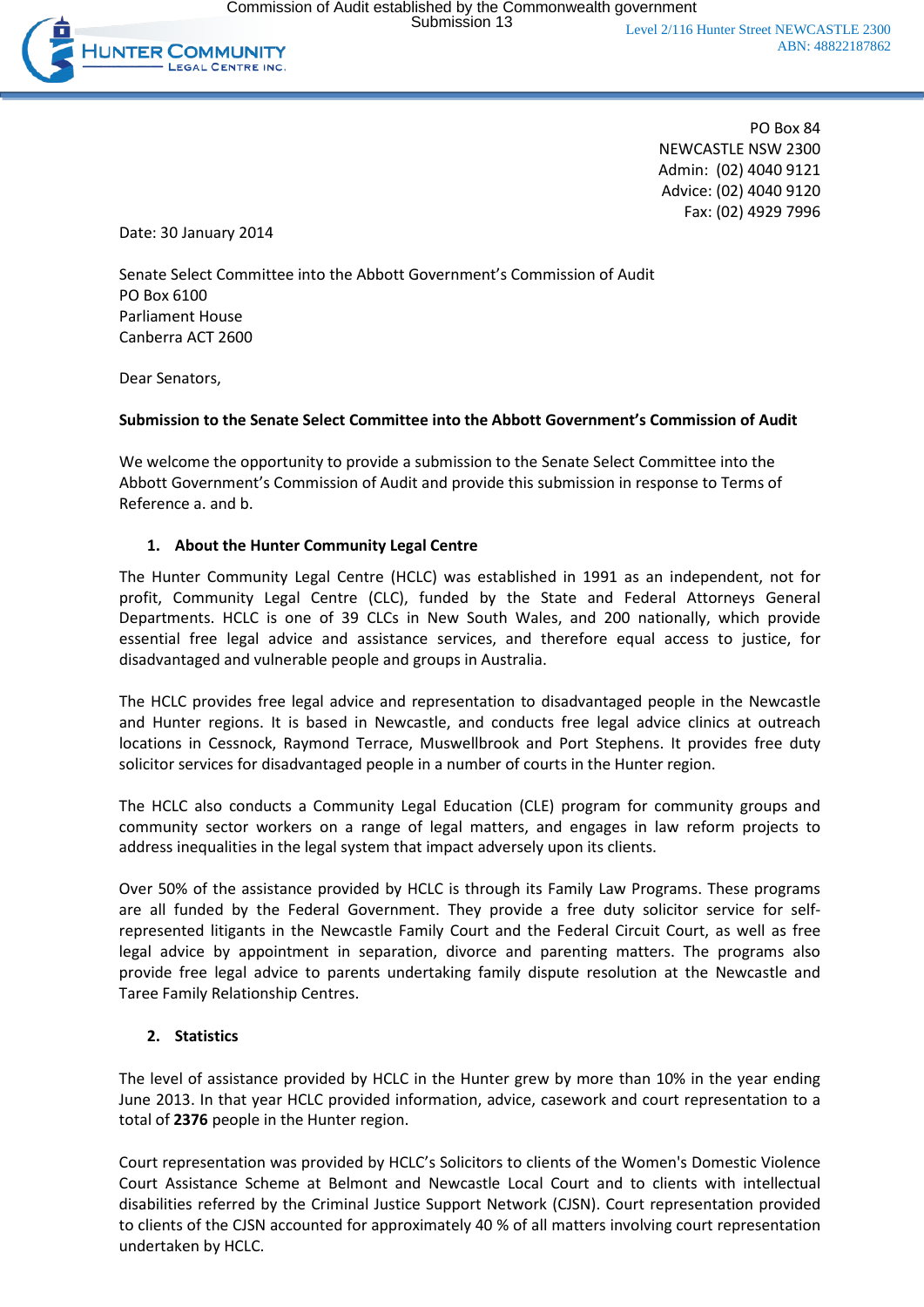

In the family law programs, over 144 clients were assisted at court, and 201 clients were provided with face to face legal advice and assistance with documents. An additional 154 clients, referred from the Family Relationship Centres in Newcastle and Taree, were assisted with face to face legal advice and (in some cases) legal representation in mediations.

# **3. Funding cuts announced by the Federal Attorney General in December 2013.**

In December 2013 the Federal Government announced funding cuts of \$43.1m over four years to all free legal assistance services, including \$19.6m to the CLC sector nationally. These cuts are short sighted and demonstrate a failure to understand the social and economic value of the services provided by CLCs and their partners in the free legal assistance sector. They will have huge social and economic costs that will far out-weigh any savings made.

## **Studies into the cost-benefits of CLCs have shown that for every dollar spent on funding for CLCs, they return \$18 worth of benefit to society in reducing social and economic costs.**

There already exists a significant shortfall in the availability of free legal assistance services for disadvantaged people in Australia. Nearly half-a-million people each year are turned away from free legal help across a range of areas of law and in specific geographic locations because of a lack of resources or capacity in the sector to deal with unmet legal needs. For example, at HCLC the number of people seeking advice on employment issues who are turned away has exceeded the number of people assisted because of a lack of staff available to provide employment law advice.

In the light of this established fact, any funding cuts will inevitably have an adverse impact on frontline service delivery and therefore the ability of the most disadvantaged and vulnerable members of our community to obtain equal access to justice. In short, it is impossible to see how frontline legal services will not be affected by these cuts.

## **4. Case studies**

The following case studies are real matters dealt with by HCLC on a daily basis. The names of the clients have been changed to protect their confidentiality.

## *Case Study 1*

*Kate\* was a defendant in an Apprehended Personal Violence Order (APVO) and approached HCLCs Solicitor at Court for assistance. The Solicitor identified that Kate had a mental health issue and had also been charged with a number of offences. The Solicitor provided Kate with advice at court and sought an adjournment to allow a suitable report to be obtained from Kate's doctors in relation to her mental health issue. The Solicitor subsequently appeared for Kate on the next occasion and made an application that Kate's charge matters be dismissed pursuant to Section 32 of the Mental Health (Forensic Provision) Act 1990. The Magistrate accepted the Solicitors' submissions and the charge matters were dismissed.* 

### *Case Study 2*

*Sally\* contacted HCLC after receiving a letter of demand from a financier in respect of a personal loan that Sally thought had been discharged more than six years ago. A Solicitor provided initial telephone advice to Sally. Sally contacted HCLC again a number of months later after having been served with a Statement of Claim. A Solicitor assisted Sally by drafting a Defence and representing her at Court. The matter was resolved with the financier discontinuing the proceedings and legal costs in the amount of \$1,665.88 being awarded against the financier.*